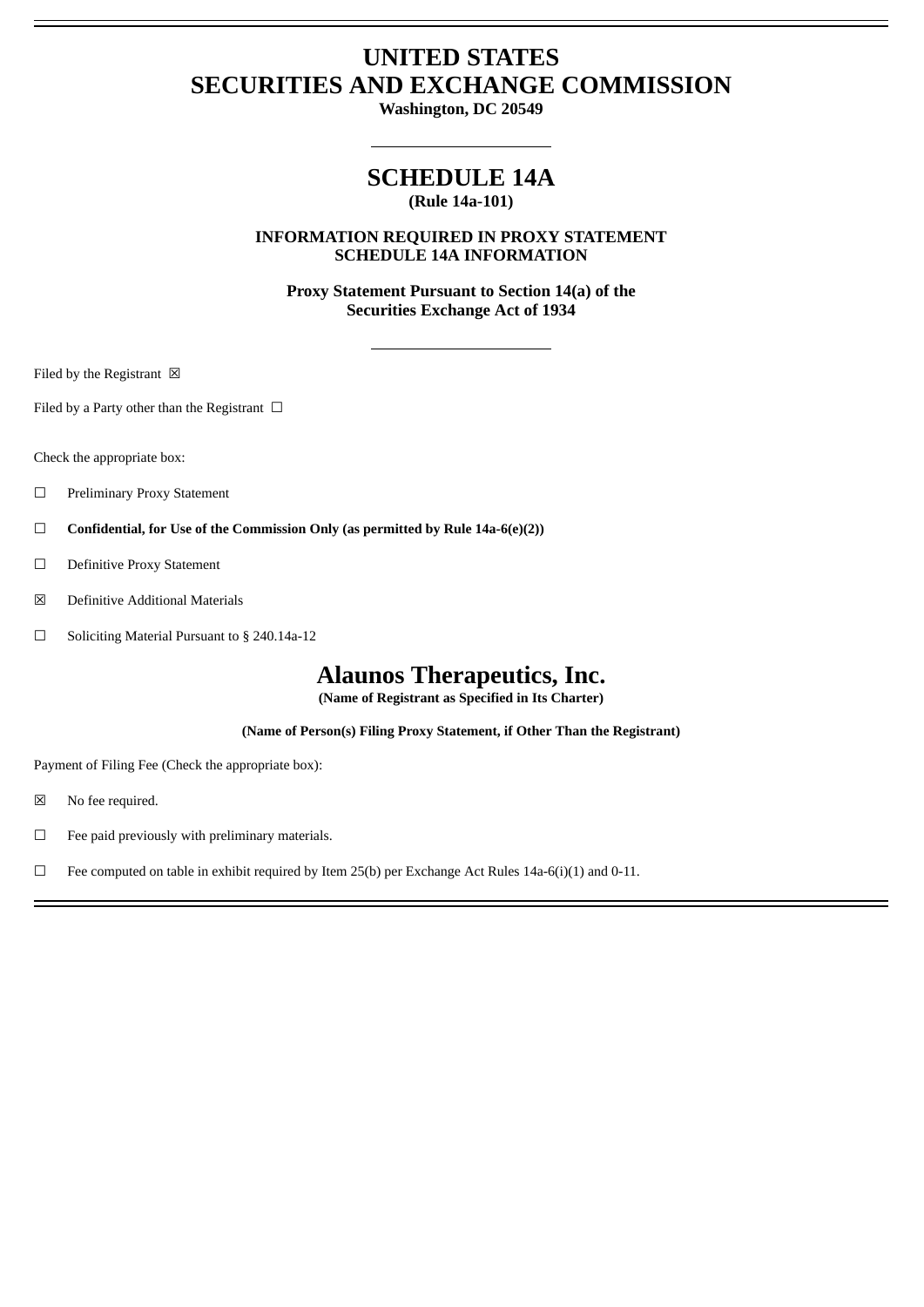

# Your Vote Counts!

#### ALAUNOS THERAPEUTICS, INC.

2022 Annual Meeting Vote by June 12, 2022 11:59 PM ET



### You invested in ALAUNOS THERAPEUTICS, INC. and it's time to vote!

You have the right to vote on proposals being presented at the Annual Meeting. This is an important notice regarding the availability of proxy material for the stockholder meeting to be held on June 13, 2022.

#### Get informed before you vote

View the Notice & Proxy Statement, Form 10-K online OR you can receive a free paper or email copy of the material(s) by requesting prior to May 31, 2022. If you would like to request a copy of the material(s) for this and/or future stockholder meetings, you may (1) visit www.ProxyVote.com, (2) call 1-800-579-1639 or (3) send an email to sendmaterial@proxyvote.com. If sending an email, please include your control number (indicated below) in the subject line. Unless requested, you will not otherwise receive a paper or email copy.



\*Please check the meeting materials for any special requirements for meeting attendance.